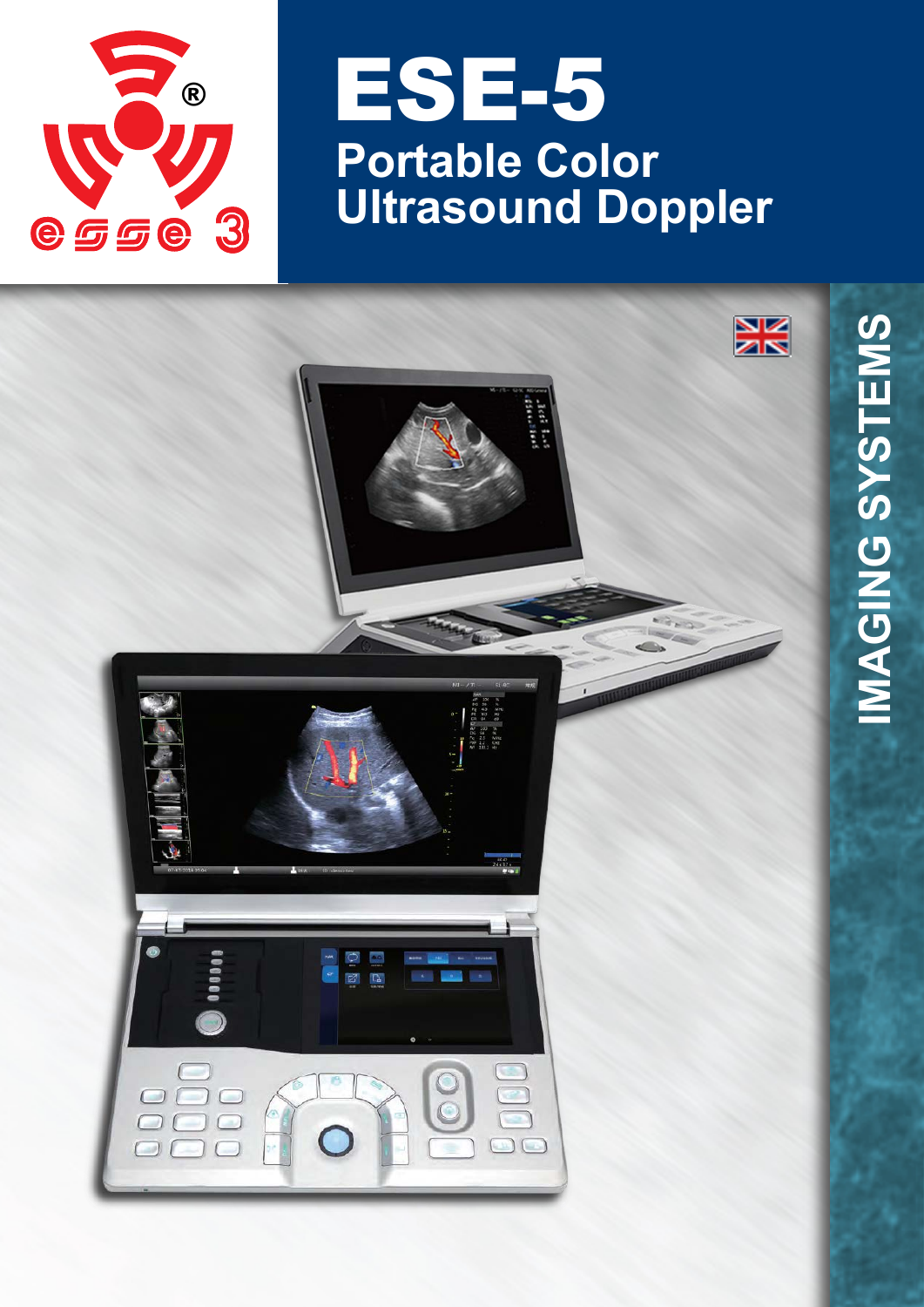





Our revolutionary RF platform, the first of its kind, offers unique processing technology high-quality ultrasound images, and unmatched performance.

- Exclusive RF platform produces clearer images and more data.
- Comprehensive processing tools support a wider range of clinical applications.
- Advanced image processing technology improves image quality.
- Special 4D rendering technology produces high quality fetal images.
- Easy-to-use, interactive interface provides simple operation.
- Option for continued upgrades protects user's investment.







Best-in-class compact, multi-purpose ultrasound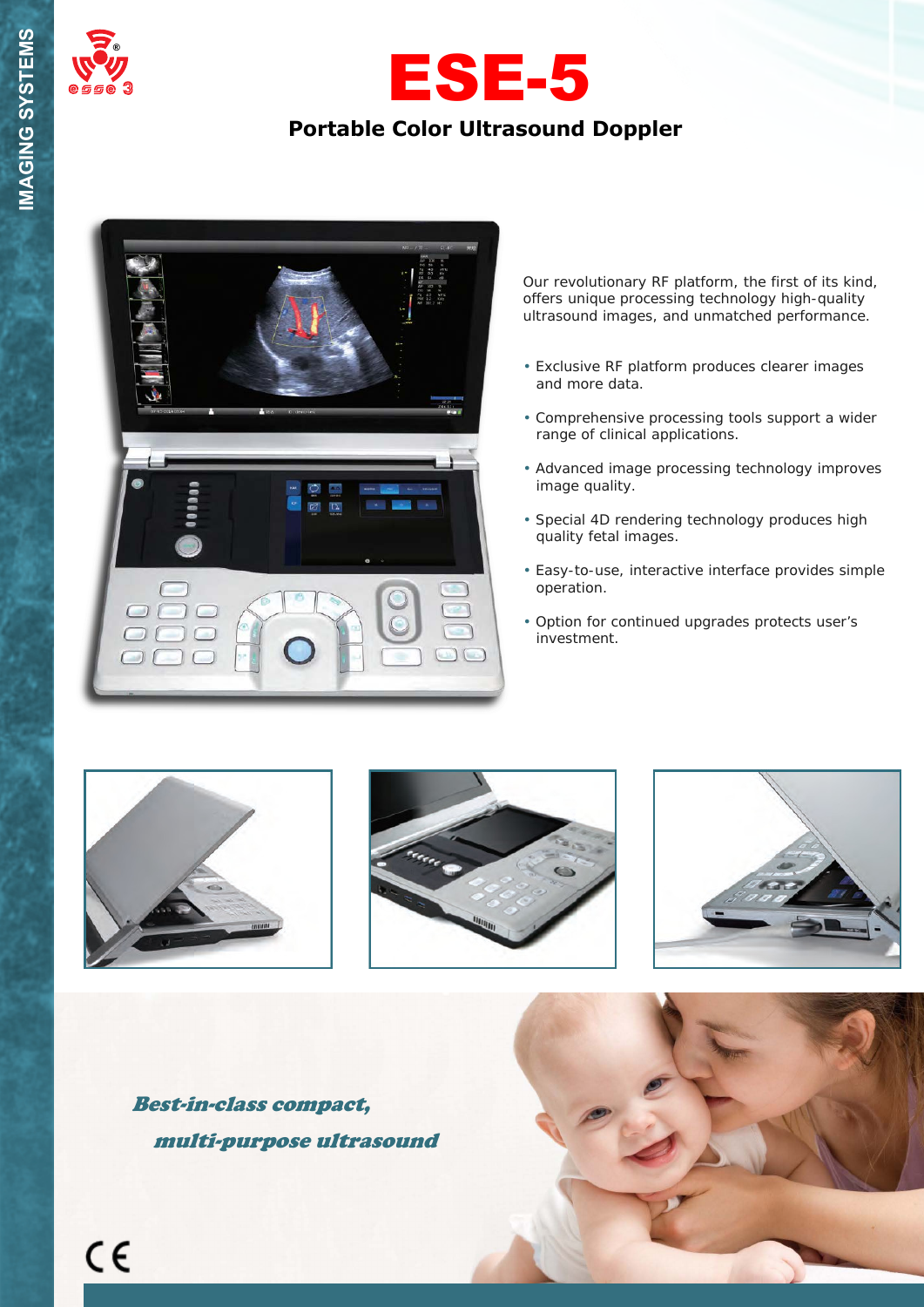

# **Advanced Technologies**

# **Unique RF Platform Xcen Probe Technology**

Because of hardware limitations, traditional front-end RF platforms are unable to transmit certain useful information. ESE-5 platform is the first in the fast processing power ensure detailed images and accurate measurements.

The RF platform reads a wider range of signals, resulting in clearer, higher-resolution images. This endows the system with unique capabilities, including fullscreen mode and high-resolution images free of distortion, which aids in diagnosis of small lesions.

## **Traditional Ultrasound Platform - Image data processing platform**



## **ESE-5 Innovative RF Ultrasound Platform RF signal data processing platform for better resolution and definition**



# **Xcen Probe Technology**

The Xcen high-frequency wideband probe transmits at up 14 MHz and provides clearer images of subtle variations in tissue, which allows lesions to be diagnosed earlier.